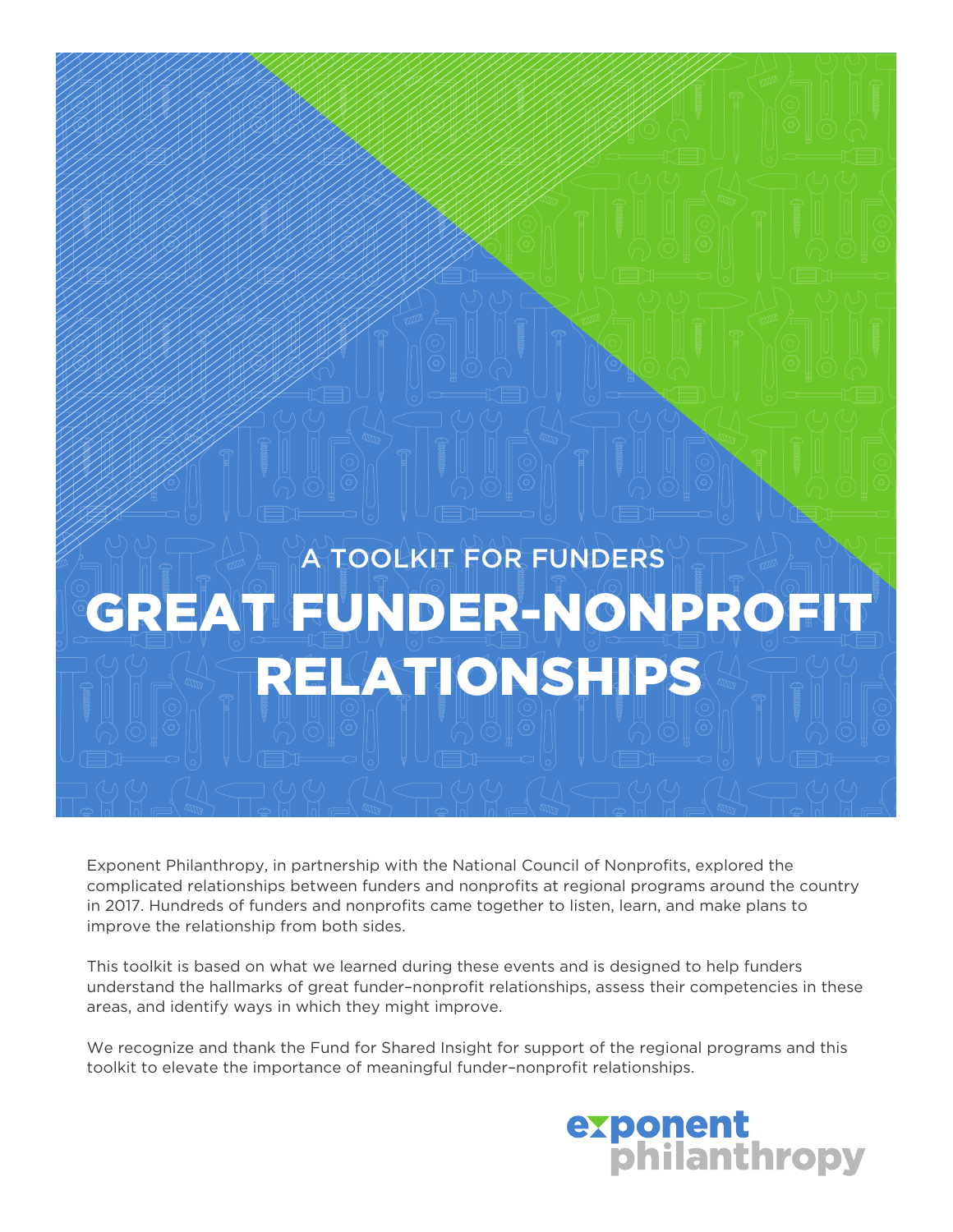## **THE HALLMARKS OF GREAT RELATIONSHIPS**

Often in the complex funder–nonprofit relationship, it seems that nonprofits do the asking, reporting, and proving, while donors sit in positions to say *yes* or *no*, how much, when, and what's required.

Achieving a different, deeper relationship takes more than just good intentions—it takes flexibility, finesse, and a sincere desire to acknowledge and address the power dynamics at play.

Our time spent with funders and nonprofits revealed these hallmarks of strong relationships:



**Mutual trust—**Trust is the cornerstone of any great relationship—in philanthropy or elsewhere. Trust increases over time as you get to know the other person and develop a clear sense of who they are and what motivates them.



**Humility—**In a relationship, having humility and empathy for your partner opens the door for open and honest feedback.



**Communication—**Communication is essential in building healthy, long-lasting, and open relationships.



**Shared expertise—**Both funders and nonprofits can benefit from by taking a step back and listening to one another's insights.



**Tolerance for discomfort—**The power dynamic between funders and nonprofits can be burdensome for both. Each side must be willing to do the work necessary to build a strong, healthy relationship.

Creating space to explore these competencies with those involved in your philanthropy will set you on a path to transform your philanthropy from transactional to transformational.

In the following pages, you'll find a diagnostic meant to assess the state of your relationships with nonprofit grantees. Since every relationship is different, we encourage you to take the diagnostic with a specific relationship in mind.

You'll also find benchmarks based on hundreds of diagnostics collected from your fellow funders, as well as tactics for improving aspects of your funder–nonprofit relationships.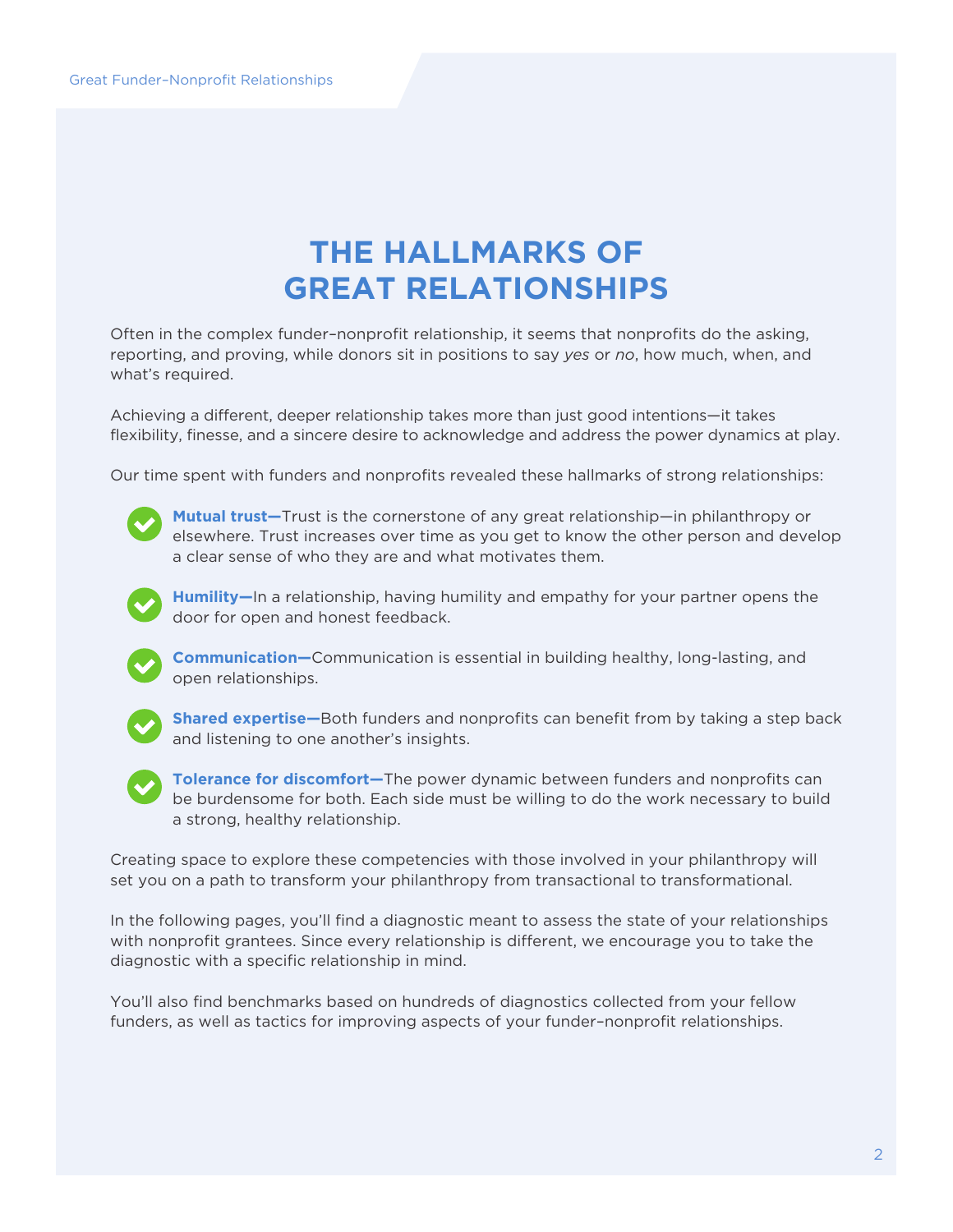

Below are potential hallmarks of great funder–nonprofit relationships that can help you identify opportunities for improvement. For each statement, place an  $\Omega$  in the column that best describes the frequency with which you demonstrate the behavior.

| <b>HALLMARK</b>                                                                                                             | <b>NEVER</b> | <b>SOMETIMES</b> | <b>OFTEN</b> | <b>ALWAYS</b> |
|-----------------------------------------------------------------------------------------------------------------------------|--------------|------------------|--------------|---------------|
| <b>MUTUAL TRUST</b>                                                                                                         |              |                  |              |               |
| I work to build a genuine relationship<br>with others.                                                                      |              |                  |              |               |
| I assume the best intentions in others.                                                                                     |              |                  |              |               |
| I follow through on requests in a<br>timely manner.                                                                         |              |                  |              |               |
| I care about others' personal and<br>professional well-being.                                                               |              |                  |              |               |
| <b>HUMILITY</b>                                                                                                             |              |                  |              |               |
| When making decisions, I seek to include<br>the perspectives of those we serve.                                             |              |                  |              |               |
| I seek to truly understand, and not assume,<br>how others view issues.                                                      |              |                  |              |               |
| I consciously check my ego.                                                                                                 |              |                  |              |               |
| <b>PROACTIVE COMMUNICATION</b>                                                                                              |              |                  |              |               |
| I encourage and enable regular<br>communication within and outside of the<br>grant process.                                 |              |                  |              |               |
| I actively listen to others' ideas and concerns.                                                                            |              |                  |              |               |
| I set and share realistic expectations<br>for the relationship.                                                             |              |                  |              |               |
| I am clear and direct in my intentions<br>and needs.                                                                        |              |                  |              |               |
| <b>SHARED EXPERTISE</b>                                                                                                     |              |                  |              |               |
| I seek out and share relevant knowledge and<br>information, as well as opportunities and<br>challenges, in a timely manner. |              |                  |              |               |
| I strive to become more knowledgeable<br>by learning from others' experiences and<br>perspectives.                          |              |                  |              |               |
| I welcome and acknowledge the value of<br>others' knowledge and experience.                                                 |              |                  |              |               |
| TOLERANCE FOR DISCOMFORT                                                                                                    |              |                  |              |               |
| I acknowledge to others when I have made a<br>mistake or when priorities/expectations are<br>misaligned.                    |              |                  |              |               |
| I seek feedback on ways I can improve the<br>relationship, and act upon it.                                                 |              |                  |              |               |
| I acknowledge the existence of the power<br>dynamic and actively work to minimize it.                                       |              |                  |              |               |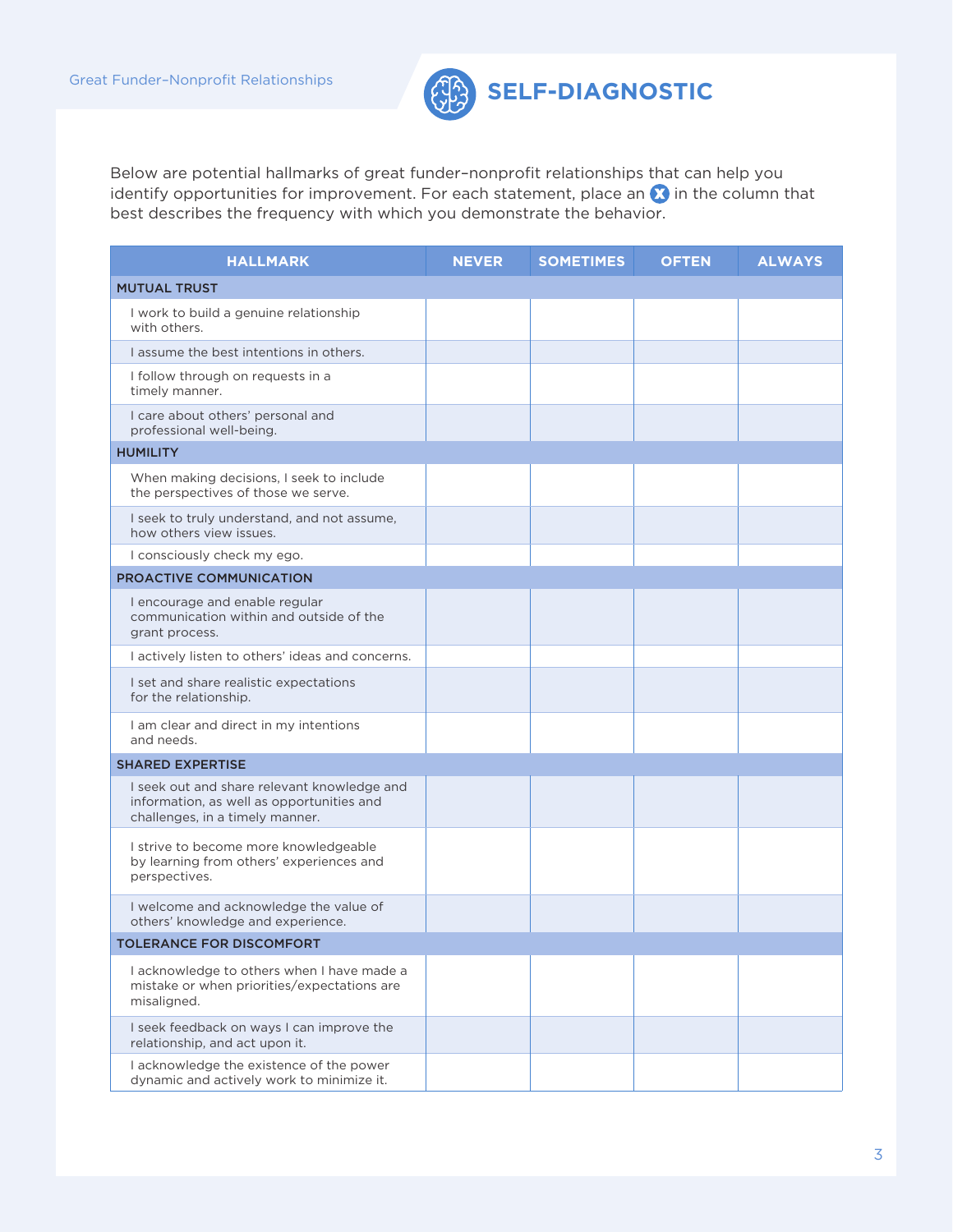

Based on your answers on the previous page, select at least one of the five hallmarks for improvement. If you selected *Never* or *Sometimes* more than twice within any hallmark, consider prioritizing that area for improvement.

For example, if you selected *"I never seek feedback on ways I can improve the relationship."* and *"I never acknowledge to others when I have made a mistake."* you may want to prioritize your tolerance for discomfort in relationships with your grantees.

Write your chosen hallmark(s) here:

Then use the pages that follow to explore tactics for improvement:



### WHERE FUNDERS **ARE STRONG**

**69%**of funders always care about others' personal and professional well-being

**50%**of funders always strive to become more knowledgeable by learning from others' experiences and perspectives

**50%**of funders often actively listen to others' ideas and concerns

### WHERE FUNDERS **CAN IMPROVE**

**35%** of funders often acknowledge the existence of power dynamic and actively work to minimize it

**36%** of funders often include the perspectives of those they serve when making decisions

**20%** of funders sometimes check their ego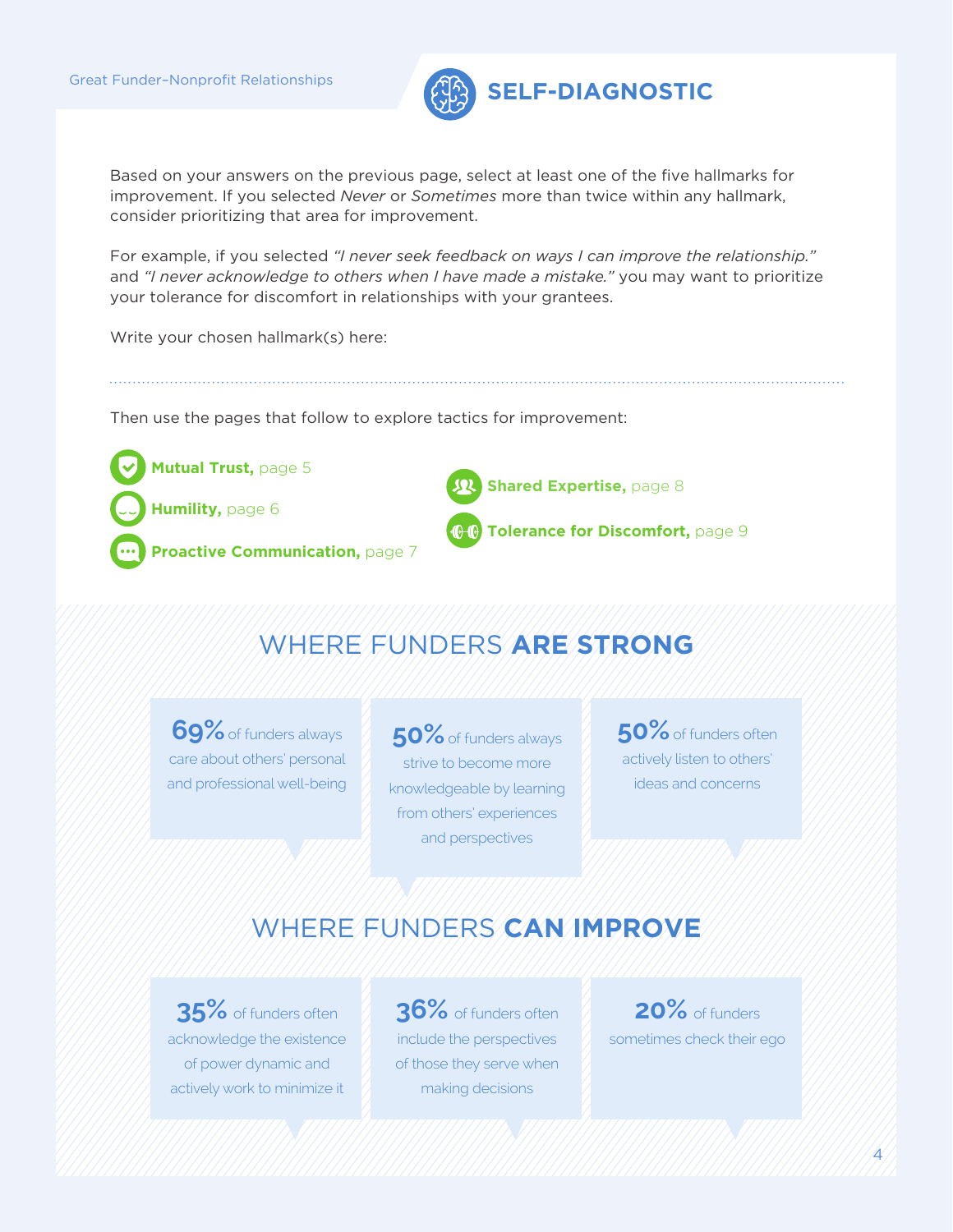

**f** Building trust means sharing challenges and problems honestly. I have found that when I have had to share truly painful organizational problems with our funders, it was deeply appreciated and actually strengthened our relationship. No one who funds our work wants to hear about our crisis from others or in the fine print of a financial report.  $-$  DIANE BRIGHAM, RYMAN ARTS

A fundamental step in bridging the divide between funder and grantee is for funders to acknowledge they have more power and to recognize that they must go first to build trust.

Funders and nonprofits offer these suggestions:

- Engage in radical candor, which means challenging someone directly while also showing that you care for them personally.
- Award multiyear, general operating grants to build staff capacity at nonprofits.
- Trust the nonprofits to do their jobs well; don't micromanage them.
- Find ways to share expectations and reach a common understanding about any collaborative activities.
- Be less defensive and open to the bigger picture beyond individual programs.
- $\bullet$  Invest in the organization with an understanding of true costs.
- Seek to understand the limitations on nonprofits' resources (e.g., time, staff, technology).
- Deepen your engagement by participating in events/saying *yes* to invitations from nonprofits.
- Introduce the foundation's board members to the nonprofits to educate the trustees about issues and educate the nonprofits about the trustees' interests and priorities.
- **P** Frame conversations beyond what is being funded.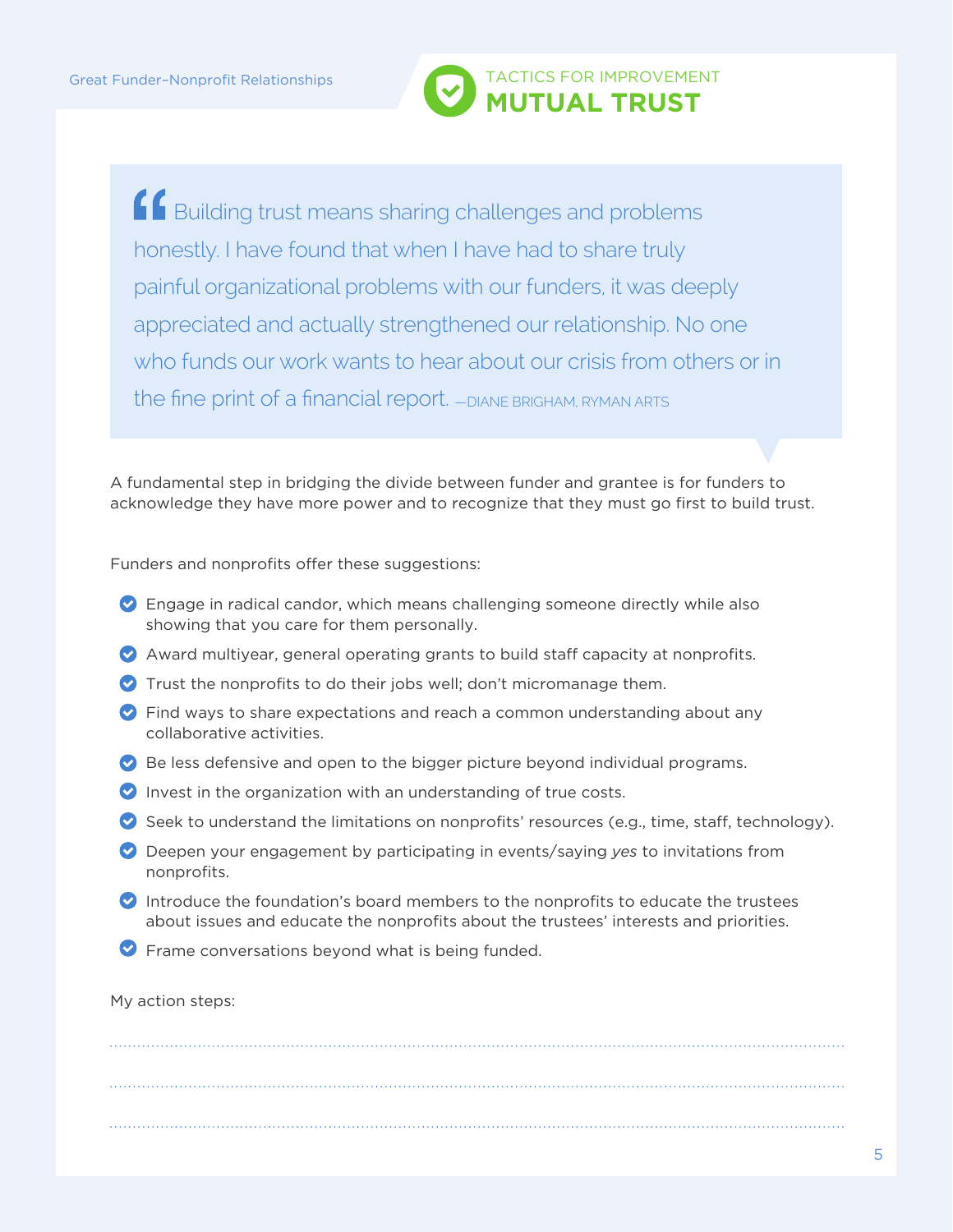

**Perhaps at times, do we lose sight of what is important in our** philanthropy? Do we spend too much time thinking about ourselves and our preferences? Do we set programs or policies because they suit us—without knowing whether they suit our grantees? Do we spend too little time getting to know what our partners need to thrive? —HENRY BERMAN, EDITH GLICK SHOOLMAN CHILDREN'S FOUNDATION

Because the ultimate goal of philanthropy is to serve the beneficiary, not ourselves, funders must minimize their egos. Remember that all involved are committed to action and positive change.

Funders and nonprofits offer these suggestions:

- **C** Listen deeply to nonprofits' concerns.
- $\bullet$  Try to see things from the other's point of view.
- Assume best intentions.
- Share mistakes.
- $\triangledown$  Frame conversations beyond what is being funded.
- Meet grantees where they are—either on-site at their location or at a local coffee shop.
- **O** Don't be rushed: take time to be relaxed.
- Ask the nonprofit about its needs—and listen.
- Treat nonprofit grantees as individuals; don't assume all are the same.
- Lift up nonprofits in conversations with other interested parties.
- $\bullet$  Ask for only what you need to make grant decisions, even searching online for information yourself.
- O Open your doors; host a small reception to invite grantees into your space.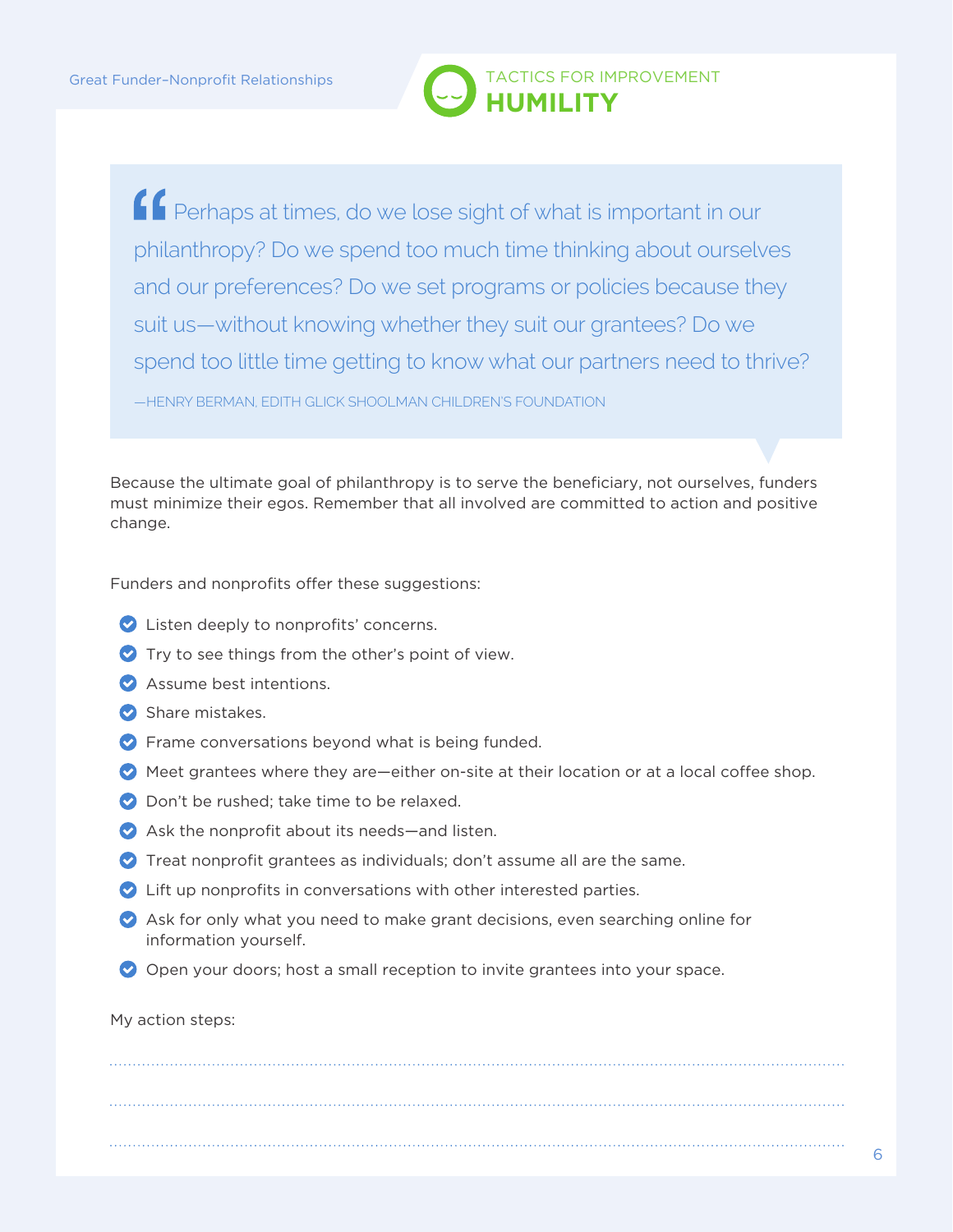

If I try very hard to be upfront, letting organizations know whether they qualify for consideration. If they do, I send a grant application with my response or explain why they can't be considered—for example, for geographic reasons, if they fall outside priority areas of interest, or if the foundation has insufficient funds available.

—ANN D. GRALNEK, GEORGE FREDERICK JEWETT FOUNDATION

Intentional, open communication channels and feedback loops lead to more clarity and stronger relationships.

Funders and nonprofits offer these suggestions:

- Communicate honestly and openly about grant requirements.
- $\bullet$  Keep nonprofits informed throughout the grant process; start by acknowledging receipt of a letter of inquiry or grant application.
- Welcome emails and phone calls, or hold "office hours" so nonprofits can visit or call during a set time.
- Remember that a prompt *no* is the best kind; when appropriate, offer feedback on declined grants.
- Use grant agreements to document the grant's goals in writing.
- $\bullet$  Develop a communications calendar together with grantees so both parties know when you will be talking to one another.
- Incorporate into the reporting process questions that ask about the relationship.
- Be interactive and feedback-friendly.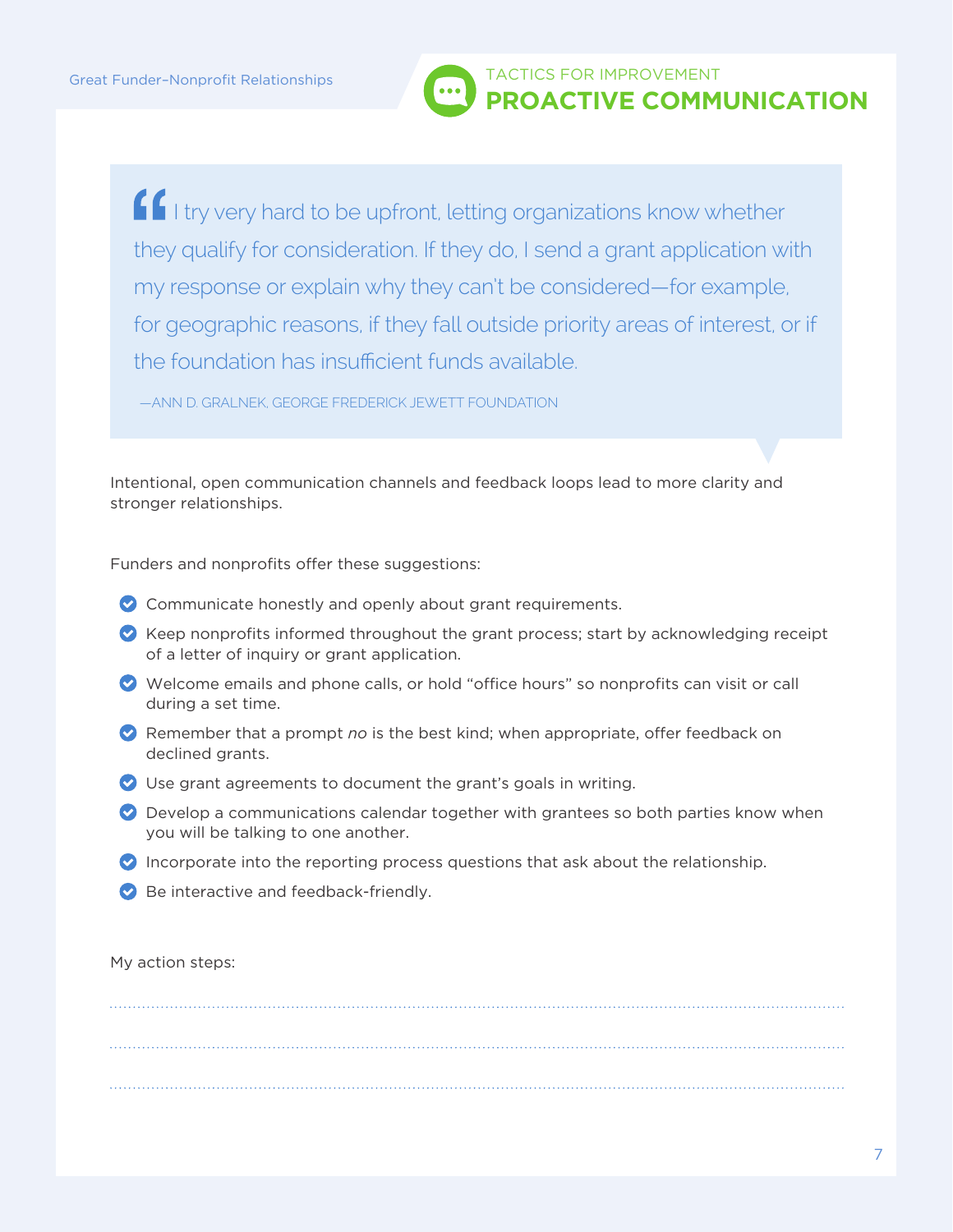

 Funders must understand and own their power and come with the intention of partnership. Bring sector knowledge and context, and be open to learning, listening respectfully and deeply. NGOs should also understand their power and come to the table not seeing the funder just as a source of dollars, but as a thought partner. Share what it takes to build something in a meaningful way and be honest about the good as well as the challenges.

—MARGARET BUTLER, KOMERA

Finding opportunities to learn with nonprofits can level the playing field and open a new part of your relationship.

Funders and nonprofits offer these suggestions:

- Convene grantees in-person or via webinar—outside the grant process—to discuss shared interests.
- $\bullet$  Connect grantees with resources and thought leaders (such as state associations of nonprofits that promote best practices).
- Introduce the foundation's board members to the nonprofits to educate the trustees about issues and educate the nonprofits about the trustees' interests and priorities.
- Deepen your engagement by participating in events/saying *yes* to invitations from nonprofits.
- $\triangleright$  Be intentionally educational about your process.
- Respect the nonprofit's knowledge.
- Understand the distinction between long-term and short-term volunteerism.
- Make sure nonprofits receive advocacy and fundraising training so they can be more selfsufficient in resource development and protecting government funding.
- $\bullet$  Reflect on who else needs to be in the room when conversations happen with nonprofits. Can you make connections for the nonprofit with government/researchers/other nonprofits/other funders?
- **C** Find ways to share expectations and reach a common understanding about any collaborative activities.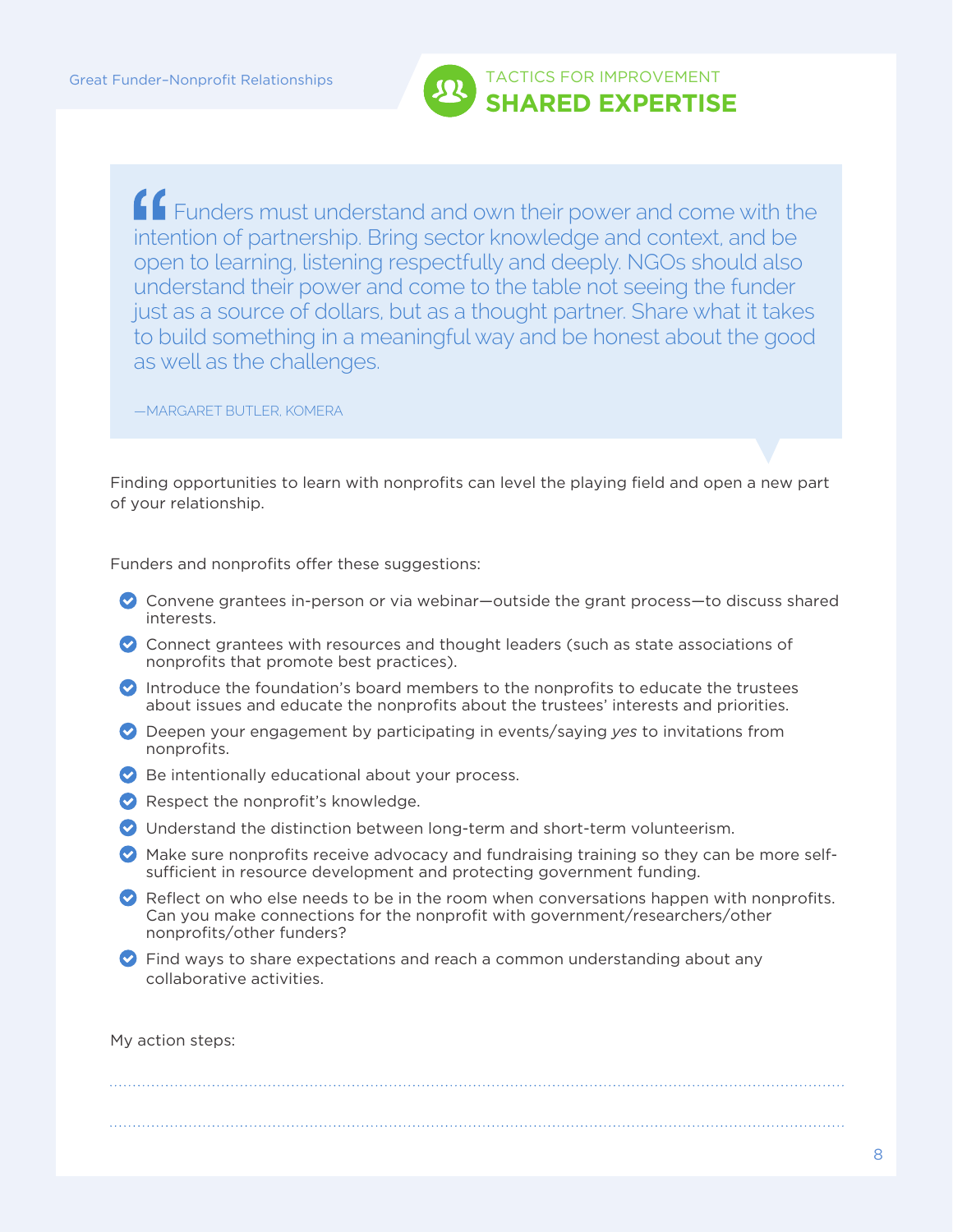

**f** [The power differential] is one of those things that is just there. What matters I think is how you manage it. I think awareness is the first step—knowing it is there and then consciously making the effort to minimize it. —MARY SOBECKI, NEEDMOR FUND

Tolerating the discomfort of feedback, and turning that feedback into action, are evidence that the parties in a relationship are working hard to improve it.

Funders and nonprofits offer these suggestions:

- Show respect for failure so nonprofits are more confident about sharing lessons learned.
- Audit the relationship; ask about it, not only about the grant.
- Give specific feedback to nonprofits about why they didn't receive a grant.
- $\triangleright$  Be as flexible as possible.
- $\bullet$  Have a conversation with the nonprofit prior to it submitting a proposal; don't waste their time if it is not likely to be funded.
- Be interactive and feedback-friendly.
- Ask, don't assume.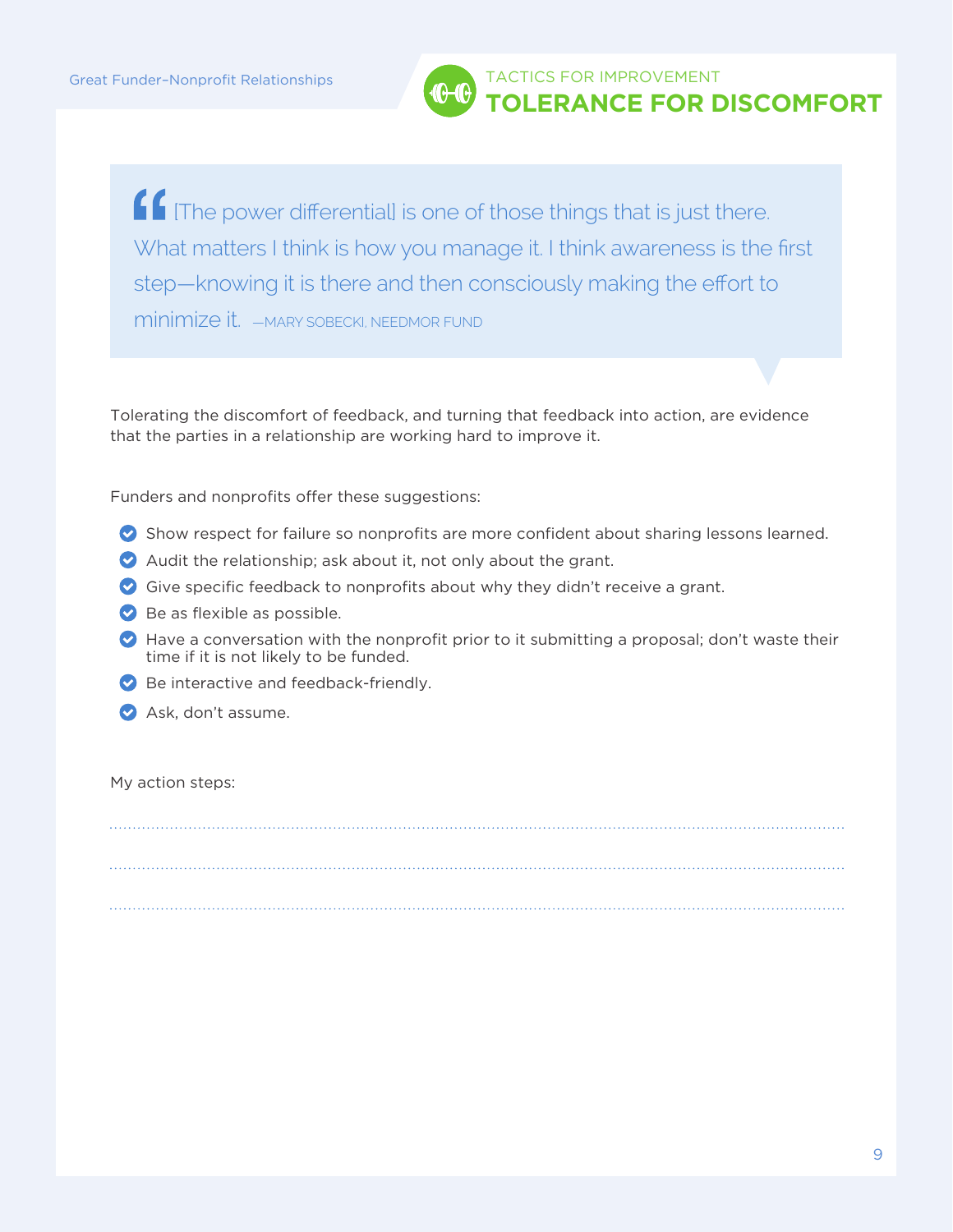

Taking into consideration the results of your self-diagnostic, consider how two key skills asking powerful questions and listening well—can improve your relationships in any given area.

### **ASKING POWERFUL QUESTIONS**

Powerful questions are thought-provoking, open-ended, and curious in nature. They are not complex or lengthy, and give power to the other person to talk freely and deeply about a topic. Choose from this list of "go-to" powerful questions to go beyond evaluations and grant reports to see the other person in front of you.

#### **Questions for getting started**

*What would you like to focus on today? What's important to you about this topic?*

#### **Questions for exploring a topic**

*What opportunities can you see? What assumptions are you making? What is your desired outcome? In a few years from now, what will you want to say about this situation? In the bigger scheme of things, how important is this to you?*

*What's the real challenge for you here?*

#### **Questions for creating forward movement**

*What's your stretch goal? What would it take to create change in this situation? Who do you need to create change? What support do you need to accomplish…?*

#### **Questions for closing**

*What's emerging for you here? What new connections are you making? What insights have you gained? What's been most useful to you during our conversation? What will you do next, by when, and how will you let me know?*

#### **Questions for when you're stumped**

*As you talk through this, what are you noticing? What are you curious about?*

*Adapted from previous work by Jen Lachman for Exponent Philanthropy.*

#### **LISTENING WELL**

Listening is an essential skill for effective philanthropy. When—and only when—we listen deeply and humbly to those we serve can we learn about their true needs and how we can partner most effectively to create change.

Unfortunately, most people (funders too) are not as good at listening as they'd like to think. Listening deeply to another person takes real focus and attention, and our multitasking brains and fast-paced environments present endless distractions that make it hard for us to really tune in.

The following are things to keep in mind when in conversations with nonprofits:

**Be curious—**What are you truly curious to uncover about this person, and his or her unique perspective? When you come to a conversation seeking to understand things in a new way, and can recognize that your vantage point only offers one way of seeing a situation, you're able to tune in more intently.

**Be humble—**Many of us feel most comfortable entering a conversation with a certain level of confidence about the topic at hand and our ability to offer value to the discussion. So, while it may be uncomfortable, when you can let go of your desire to advise, drive, and direct a conversation, you make space for others to speak—and you can focus on listening. Next time you notice yourself wanting to offer advice in a conversation, what if you asked a question instead?

**Be present—**Deep listening requires you to be fully present in the current moment. Often we enter conversations with a million other thoughts swirling in our heads. Before a conversation in which you're committed to deep listening, take a few minutes to slow down and transition. During the conversation, know that your mind will wander 10 …100 …1,000 times, and, when it does, tune right back in to the person who is speaking.